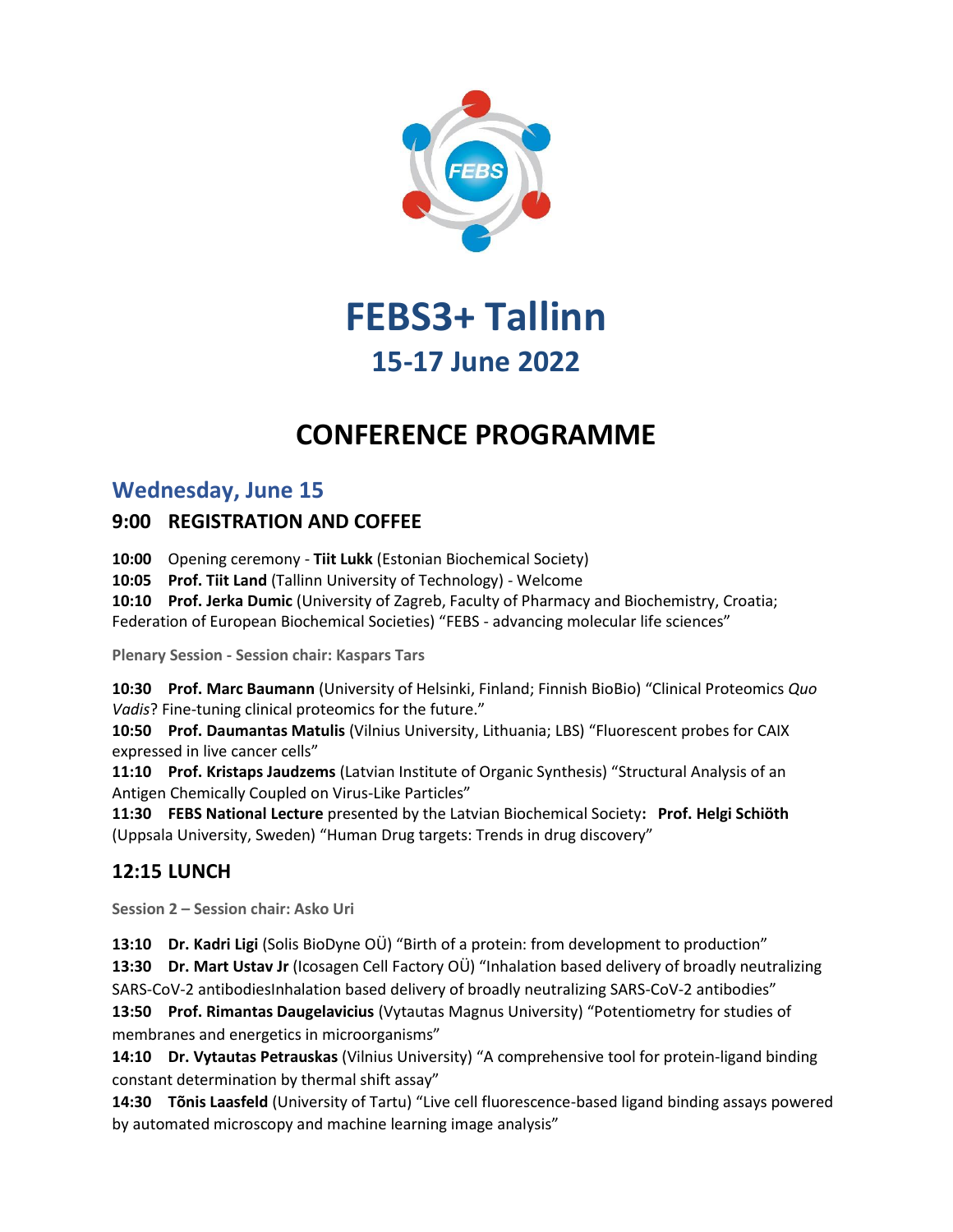## **14:45 COFFEE BREAK / POSTERS**

**Session 3 – Session chair: Vytautas Petrauskas**

**15:15 Dr. Kaisa Marjamaa** (VTT) "Enzymatic fibre modifications: from fundamentals to applications"

**15:35 Prof. Priit Väljamäe** (University of Tartu) "H<sub>2</sub>O<sub>2</sub> cosubstrate is a double-edged sword for lytic polysaccharide monooxygenases (LPMOs)"

**15:55 Prof. Angela Ivask** (University of Tartu) "Antimicrobial materials and surface coatings: an effective solution or a matter of concern"

**16:15 Prof. Kaspar Valgepea** (University of Tartu) "Unraveling acetogen gas fermentation using quantitative systems biology"

**16:35 Prof. Petri-Jaan Lahtvee** (Tallinn University of Technology) "Developing locally applicable biotechnology value chains"

#### **17:00 POSTER SESSION**

#### **20:00 GALA DINNER**

## **Thursday, June 16**

**Session 4 – Session chair: Ly Villo**

**9:00 Prof. Mart Saarma** (University of Helsinki) "ER stress regulation CDNF and MANF proteins protect cells by novel mechanism"

**9:20 Dr. Aiste Jekabsone** (Lithuanian University of Health Sciences) "Extracellular Vesicles as Inflammatory Mediators between Airway and Brain"

**9:40 Prof. Andres Salumets** (University of Tartu) "How Knowledge of Biochemistry Can Help Clinical Medicine: An Example of Reproductive Medicine"

**10:00 Prof. Aija Linē** (Latvian Biomedical Research and Study Center) "Functional roles of exerciseinduced extracellular vesicles in the prevention of cancer"

## **10:20 COFFEE BREAK / POSTERS**

**Session 4 continued – Session chair: Daumantas Matulis**

**10:50 Dr. Zane Kalnina** (Latvian Biomedical Research and Study Centre) "Development of an *in vivo* model system for carbonic anhydrase 9 targeting in breast cancer"

**11:10 Dr. Davids Fridmanis** (Latvian Biomedical Research and Study Cenrte) "Detection of SARS-CoV-2 RNA in wastewater: importance of viral lineage and population size assessment"

**11:30 Kristina Mašalaite** (Vilnius University) "NLRP3 inflammasome activation by immune complexes of virus-like particles in microglia"

**11:45 Juta Rainytė** (Vilnius University) "Immunological comparison of recombinant shrimp allergen Pen m 4, produced in *Pichia pastoris* and *Escherichia coli*"

#### **12:15 LUNCH**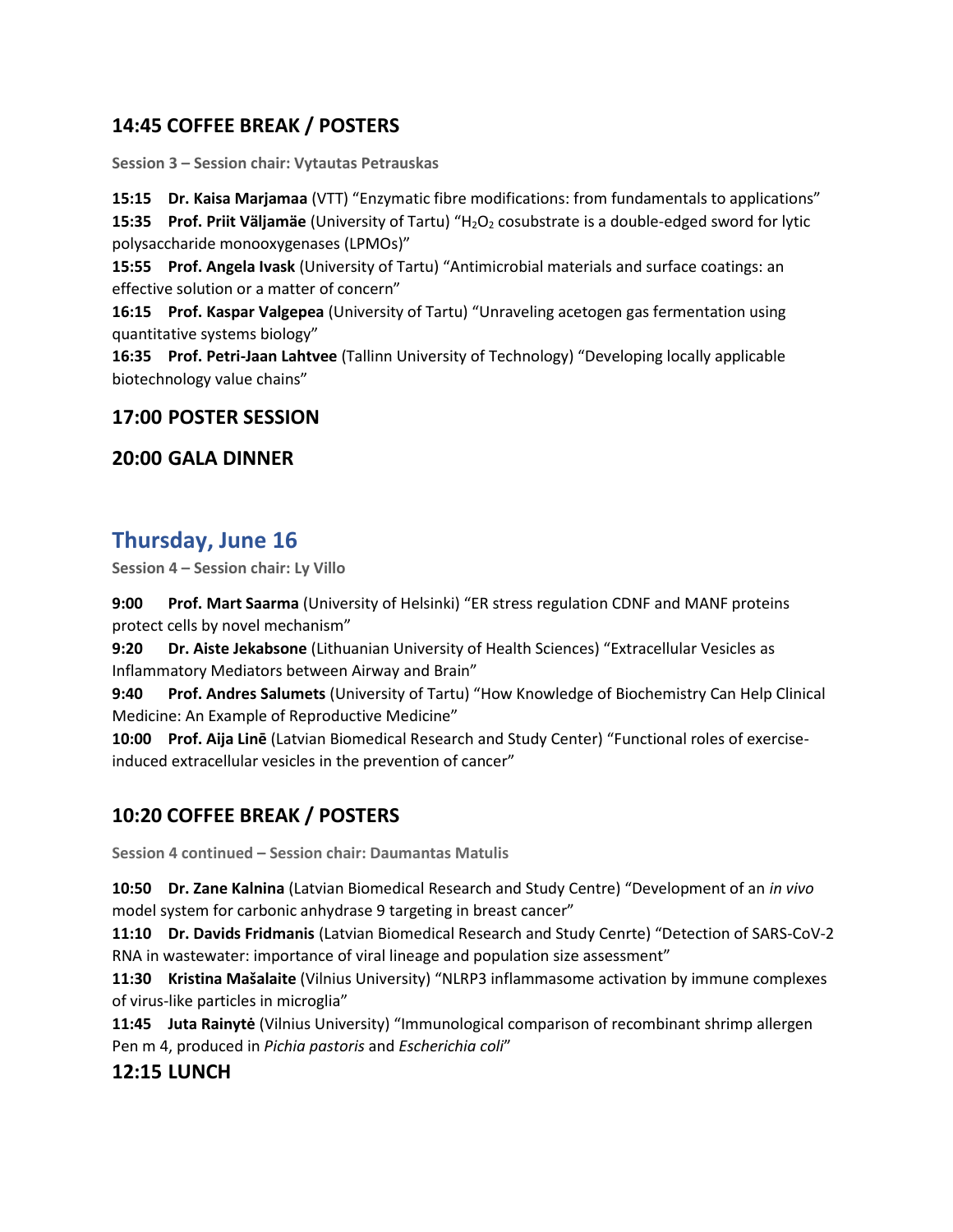**Parallel session 5a – Session chair: Maija Dambrova**

**13:00 Dr. Vaida Šeputienė** (Thermo Fisher Scientific Baltics UAB) "A new medicine in your prescription – mRNA"

**13:20 Dr. Baiba Svalbe** (Latvian Institute of Organic Synthesis) "Stealth brush polymers avoid rapid clearance and display effective accumulation in TNBC tumours"

**13:40 Dr. Valeryia Mikalayeva** (Lithuanian University of Health Sciences) "Alternative energy: The role of branched-chained amino acids in breast cancer cells"

**14:00 Danilo Mladenović** (Tallinn University / Hansabiomed Life Sciences) "Acidification of blood plasma facilitates the isolation and analysis of extracellular vesicles"

### **14:30 COFFEE BREAK / POSTERS**

**Session 6a – Session chair: Tiit Lukk**

**15:00 Prof. Kaspars Tars** (Biomedical Research and Study Center, Riga, Latvia; LaBS) "Structure and applications of ssRNA bacteriophage AP205"

**15:20 Dr. Gints Kalnins** (Latvian Biomedical Research and Study Center) "Variety of GRM2 type bacterial microcompartment particles demonstrated by cryo-EM"

**15:40 Dr. Karin Ernits** (Lund University) "Small alarmone (p)ppGpp hydrolase SpoT counteracts the synthetase activity of RelA"

**16:00 Dr. Teodors Pantelejevs** (Latvian Institute of Organic Synthesis) "A conserved mechanism of interferon signalling antagonism in poxviruses and paramyxoviruses"

**16:20 Dr. Priit Eek** (Pennsylvania State University) "Structural studies of chromatin proteins: the impact of cryo-EM"

## **17:00 POSTER SESSION**

**Parallel session 5b – Session chair: Ago Rinken**

**13:00 Dr. Emilio Parisini** (Latvian Institute of Organic Synthesis) "Drugging the undruggable: towards the development of selective modulators of cadherin-mediated cell-cell adhesion"

**13:20 Dr. Tarvi Teder** (Karolinska Institute) "Structural, functional and regulatory aspects of leukotriene biosynthetic enzymes"

**13:40 Dr. Edijs Vavers** (Latvian Institute of Organic Synthesis) "Interaction between SIGMA-1 and GABA-B receptors: evidence from SIGMA-1 receptor knockout mice"

**14:00 Maris-Johanna Tahk** (University of Tartu) "Methods for measuring ligand binding properties to Neuropeptide Y Y1 receptors with novel high-affinity fluorescent ligands"

**Session 6b – Session chair: Reet Kurg**

**15:00 Dr. Egils Stalidzans** (University of Latvia) "Interactions of kinetic and stoichiometric models in the estimation of flux distribution in a metabolic network"

**15:20 Paola Monteiro de Oliveira** (Tallinn University of Technology) "Growth characterization and substrate consumption patterns of non-conventional yeasts in C5 enriched hydrolysates from birch"

**15:35 Alina Rekena** (Tallinn University of Technology) "Metabolic network analysis of *Rhodotorula toruloides* using stoichiometric models and proteomics analysis"

**15:50 Henrique Sepúlveda Del Rio Hamacek**  (Tallinn University of Technology) "Development of 3D printed engineered living

materials for biochemicals production"

**16:05 Dalia Smalakyte** (Vilnius University) "Self-regulation of the type III Crispr-Cas signaling pathway"

**16:20 Hegne Pupart** (Tallinn University of Technology) "Insights into bacterial dyedecolorizing peroxidases and their lignin remodeling activity"